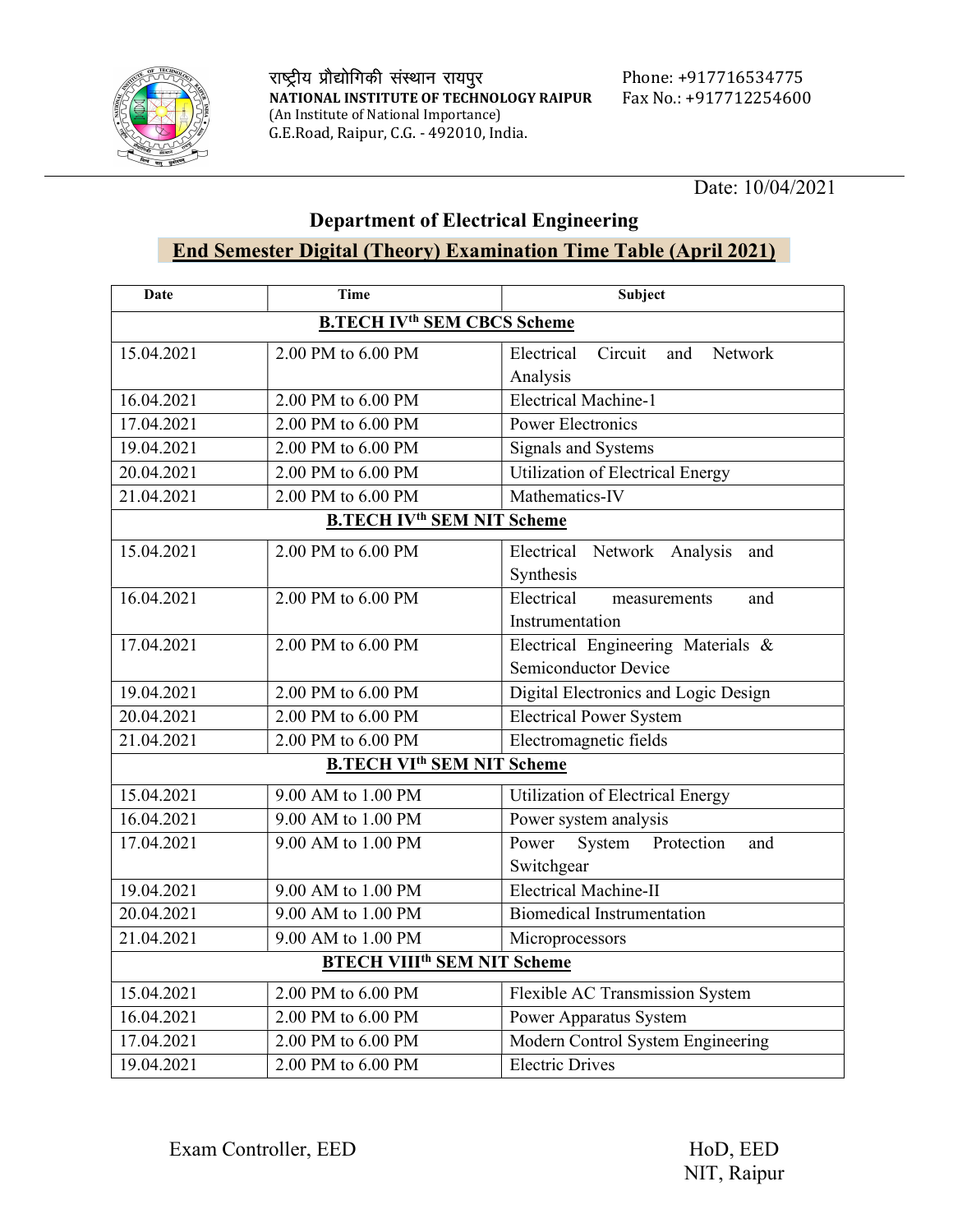

### Department of Electrical Engineering

#### End Semester Theory viva voce Examination Time Table (April 2021)

| Date                                          | <b>Time</b>                                   | <b>Subject</b>                          |
|-----------------------------------------------|-----------------------------------------------|-----------------------------------------|
| <b>B.TECH IV<sup>th</sup> SEM CBCS Scheme</b> |                                               |                                         |
| 15.04.2021                                    | 9.00 AM to 1.00 PM                            | Circuit<br>Electrical<br>Network<br>and |
|                                               |                                               | Analysis                                |
| 16.04.2021                                    | 9.00 AM to 1.00 PM                            | <b>Electrical Machine-1</b>             |
| 17.04.2021                                    | 9.00 AM to 1.00 PM                            | <b>Power Electronics</b>                |
| 19.04.2021                                    | 9.00 AM to 1.00 PM                            | Signals and Systems                     |
| 20.04.2021                                    | 9.00 AM to 1.00 PM                            | <b>Utilization of Electrical Energy</b> |
| 21.04.2021                                    | 9.00 AM to 1.00 PM                            | Mathematics-IV                          |
| <b>B.TECH IV<sup>th</sup> SEM NIT Scheme</b>  |                                               |                                         |
| 15.04.2021                                    | 9.00 AM to 1.00 PM                            | Electrical Network Analysis<br>and      |
|                                               |                                               | Synthesis                               |
| 16.04.2021                                    | 9.00 AM to 1.00 PM                            | Electrical<br>and<br>measurements       |
|                                               |                                               | Instrumentation                         |
| 17.04.2021                                    | 9.00 AM to 1.00 PM                            | Electrical Engineering Materials &      |
|                                               |                                               | Semiconductor Device                    |
| 19.04.2021                                    | 9.00 AM to 1.00 PM                            | Digital Electronics and Logic Design    |
| 20.04.2021                                    | 9.00 AM to 1.00 PM                            | <b>Electrical Power System</b>          |
| 21.04.2021                                    | 9.00 AM to 1.00 PM                            | Electromagnetic fields                  |
|                                               | <b>B.TECH VI<sup>th</sup> SEM NIT Scheme</b>  |                                         |
| 15.04.2021                                    | 2.00 PM to 6.00 PM                            | <b>Utilization of Electrical Energy</b> |
| 16.04.2021                                    | 2.00 PM to 6.00 PM                            | Power system analysis                   |
| 17.04.2021                                    | 2.00 PM to 6.00 PM                            | Power<br>System Protection<br>and       |
|                                               |                                               | Switchgear                              |
| 19.04.2021                                    | 2.00 PM to 6.00 PM                            | Electrical Machine-II                   |
| 20.04.2021                                    | 2.00 PM to 6.00 PM                            | <b>Biomedical Instrumentation</b>       |
| 21.04.2021                                    | 2.00 PM to 6.00 PM                            | Microprocessors                         |
|                                               | <b>BTECH VIII<sup>th</sup> SEM NIT Scheme</b> |                                         |
| 15.04.2021                                    | 9.00 AM to 1.00 PM                            | Flexible AC Transmission System         |
| 16.04.2021                                    | 9.00 AM to 1.00 PM                            | Power Apparatus System                  |
| 17.04.2021                                    | 9.00 AM to 1.00 PM                            | Modern Control System Engineering       |
| 19.04.2021                                    | 9.00 AM to 1.00 PM                            | <b>Electric Drives</b>                  |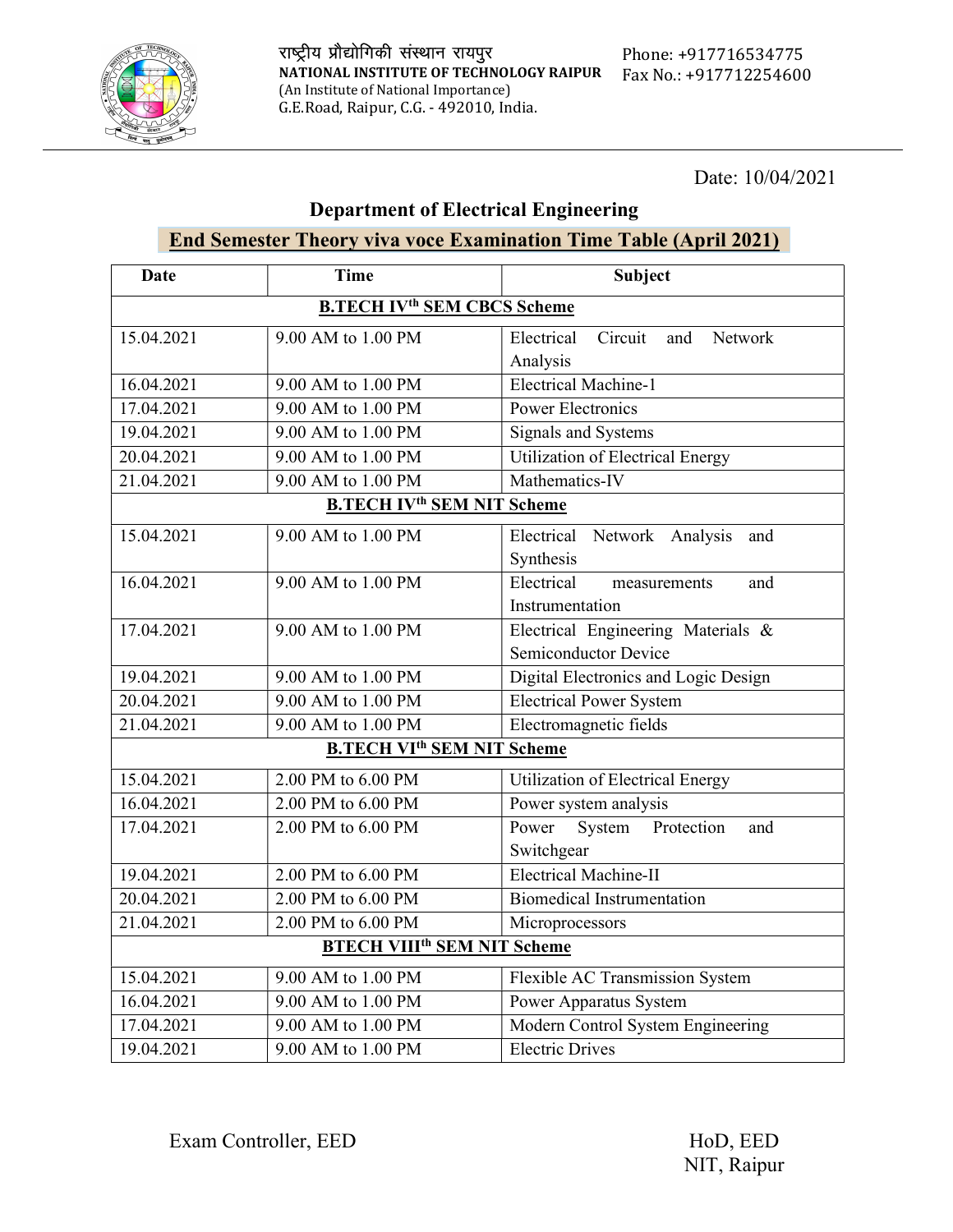

#### Department of Electrical Engineering

### End Semester Viva-voce of practical Examination Time Table (April 2021)

| <b>Date</b>                                   | <b>Time</b>                                  | Subject                              |
|-----------------------------------------------|----------------------------------------------|--------------------------------------|
| <b>B.TECH IV<sup>th</sup> SEM CBCS Scheme</b> |                                              |                                      |
| 26.04.2021                                    | 9.00 AM to 6.00 PM                           | Electrical Machine-1 Laboratory      |
| 27.04.2021                                    | 9.00 AM to 6.00 PM                           | Power Electronics Laboratory         |
| <b>B.TECH IV<sup>th</sup> SEM NIT Scheme</b>  |                                              |                                      |
| 26.04.2021                                    | 9.00 AM to 6.00 PM                           | Electrical Network Analysis<br>And   |
|                                               |                                              | Synthesis Lab                        |
| 27.04.2021                                    | 9.00 AM to 6.00 PM                           | Electrical<br>$\&$<br>Measurement    |
|                                               |                                              | Instrumentation Lab                  |
| 28.04.2021                                    | 9.00 AM to 6.00 PM                           | Digital Electronics And Logic Design |
|                                               |                                              | Lab                                  |
|                                               | <b>B.TECH VI<sup>th</sup> SEM NIT Scheme</b> |                                      |
| 26.04.2021                                    | 9.00 AM to 6.00 PM                           | Power<br>System<br>Protection<br>and |
|                                               |                                              | Switchgear Laboratory                |
| 27.04.2021                                    | 9.00 AM to 6.00 PM                           | Electrical Machine-II Laboratory     |
| 28.04.2021                                    | 9.00 AM to 6.00 PM                           | Microprocessors Laboratory           |
| <b>BTECH VIII<sup>th</sup> SEM NIT Scheme</b> |                                              |                                      |
| 26.04.2021                                    | 9.00 AM to 6.00 PM                           | <b>Electric Drives Laboratory</b>    |
| 27.04.2021                                    | 9.00 AM to 6.00 PM                           | Simulation Laboratory                |
| 28.04.2021                                    | 9.00 AM to 6.00 PM                           | Major Project                        |

Exam Controller, EED HoD, EED

NIT, Raipur